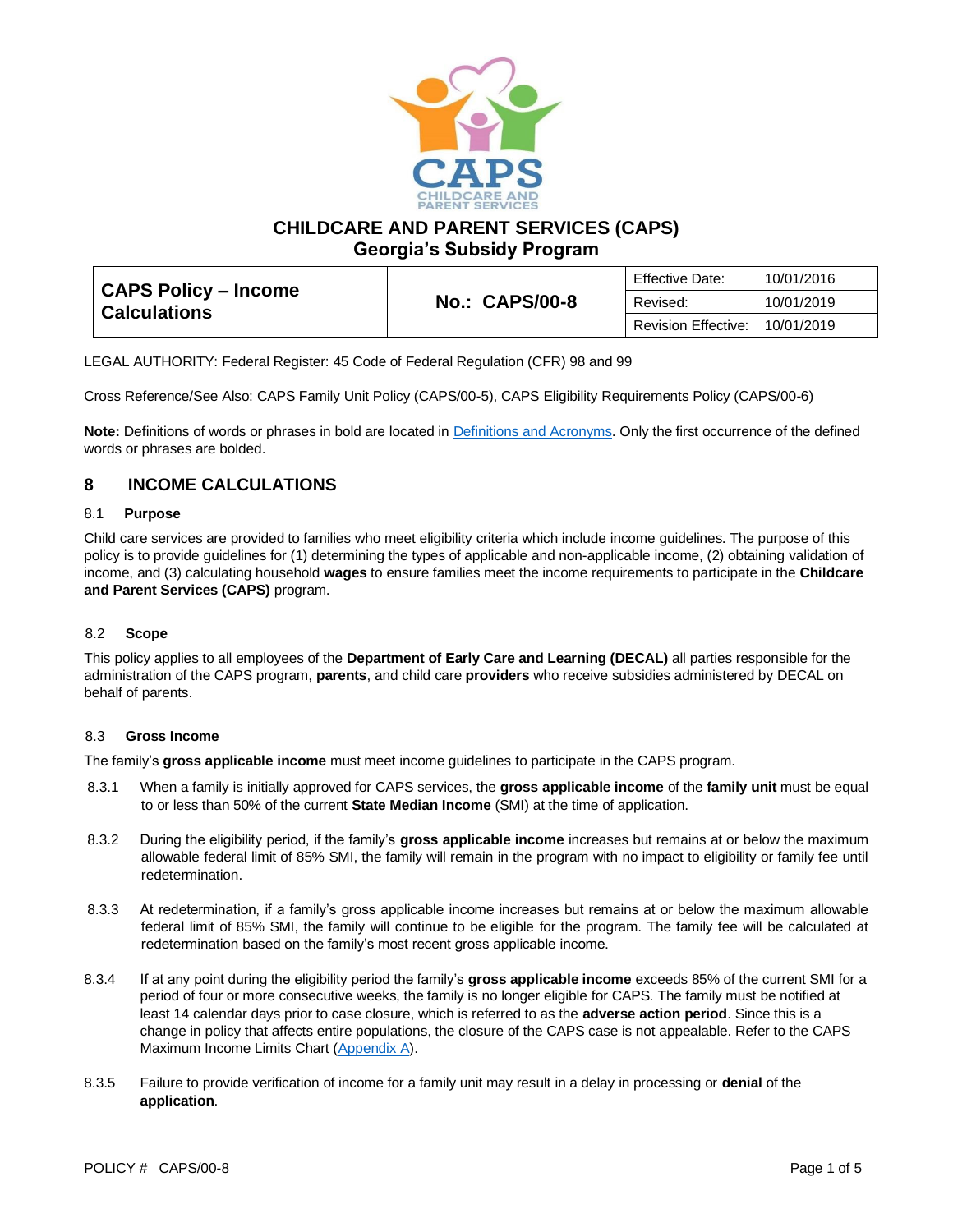| CAPS Policy – Income<br>∣ Calculations∶ |                       | <b>Effective Date:</b> | 10/01/2016 |
|-----------------------------------------|-----------------------|------------------------|------------|
|                                         | <b>No.: CAPS/00-8</b> | Revised:               | 10/01/2019 |
|                                         |                       | Revision Effective:    | 10/01/2019 |

#### 8.4 **Applicable Income**

- 8.4.1 Income received by all adults in the family unit that is counted towards the maximum allowable income limit includes, but is not limited to:
	- **Wages or Salary** gross income of all the adults (those 18 years of age and older) in the family unit. Refer to the [CAPS Family Unit Policy \(CAPS/00-5\)](https://caps.decal.ga.gov/assets/downloads/CAPS/05-CAPS_Policy-Family%20Unit.pdf) for more information about the family unit.
	- Base pay for military personnel
	- **Net income from self-employment**
	- **Unemployment Compensation**
	- **Worker's Compensation**
	- **Alimony** (regular and ongoing payments)
	- Court-Ordered and Direct **Child support** Payments (when regular and ongoing payments are received)
	- **Veteran's benefits**
	- **Military allotments**
	- **Capital gains**
	- **Rental income** (regular and ongoing payments)
	- **Dividends** (regular and ongoing payments)
	- **Retirement/Pension**
	- Commission
	- Cash Bonuses
	- **Regular or lump sum lottery payments**

**Note:** Gross income includes all income prior to any deductions, including but not limited to, taxes, insurance, retirement, pensions, garnishments, Social Security payments, etc.

- 8.4.2 **Temporary Assistance for Needy Families (TANF)** cash assistance, disability/survivors and SSI benefits received by the Social Security Administration, adoption supplements, Low Income Housing and Energy Assistance Program (LIHEAP), Census Bureau income, in-kind donations, tax refunds, cash gifts, Disaster Relief Assistance and relative care subsidy are not considered when determining eligibility. Documentation and verification of the actual amounts, however, may be maintained in the case record for reporting purposes.
- 8.4.3 Income from a child 17 years of age or younger is excluded.

#### 8.5 **Disallowed Expenses for Self-Employment**

- 8.5.1 The following expenses should not be considered when determining eligibility for the CAPS program for parents who are self-employed:
	- Monies set aside for pensions and profit sharing plans
	- Federal, state and local income taxes paid for employees
	- Depreciation and depletion
	- Net losses from previous years
	- Mileage rate on vehicles and other travels costs
	- Premiums paid for health/medical insurance
	- Payments on the principal of the purchase price of income producing real estate and capital assets, equipment, machinery, and other durable goods
	- Personal expenses paid out of business accounts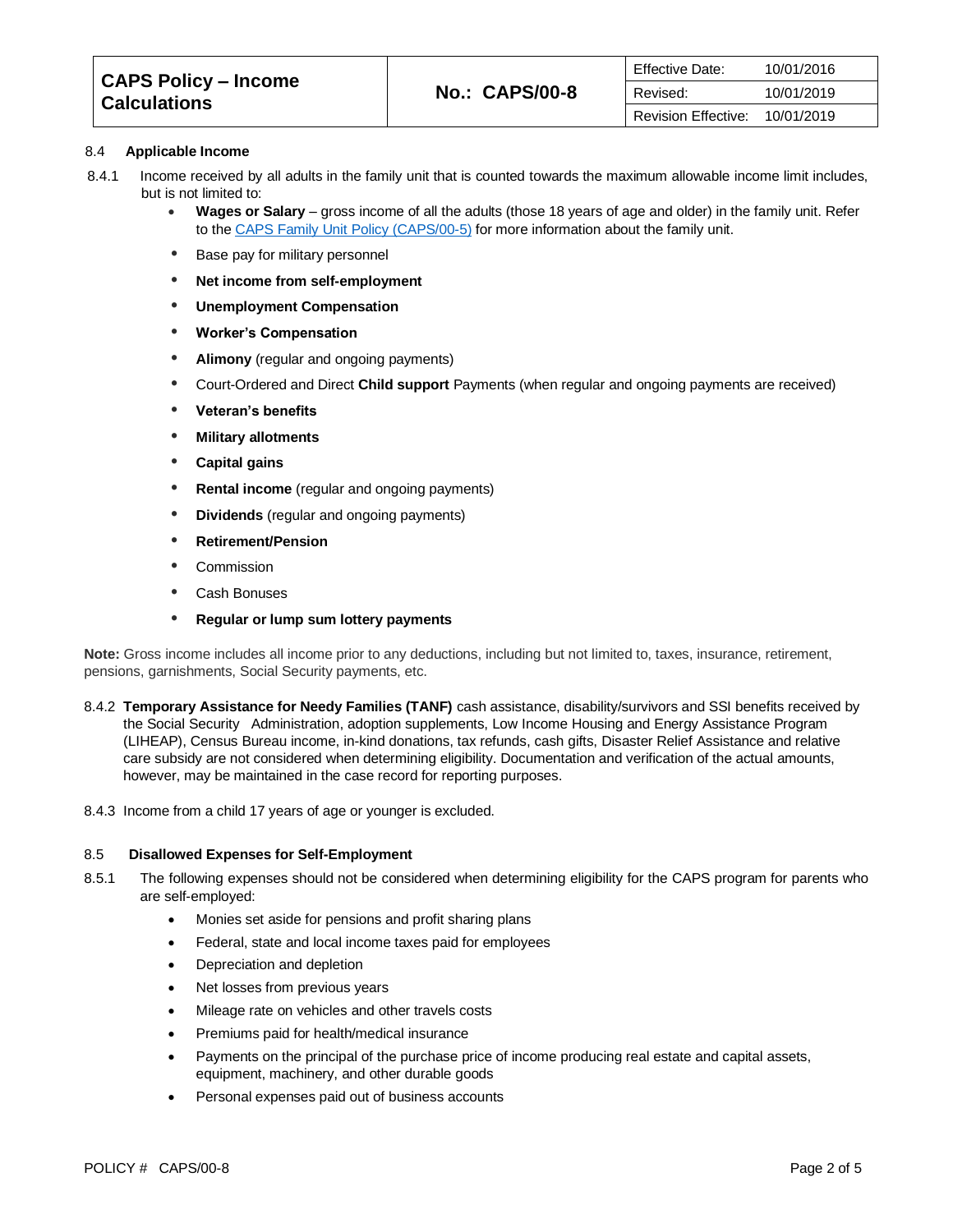| CAPS Policy – Income<br>  Calculations |                       | <b>Effective Date:</b> | 10/01/2016 |
|----------------------------------------|-----------------------|------------------------|------------|
|                                        | <b>No.: CAPS/00-8</b> | Revised:               | 10/01/2019 |
|                                        |                       | Revision Effective:    | 10/01/2019 |

#### 8.6 **Earned Income Verification**

- 8.6.1 CAPS staff will verify earned income (wages) with one or more of the following:
	- Pay stubs or receipts for the most recent four weeks of earnings
	- Most recent 1099 form
	- Most recent W-2 Forms
	- Employer's wage records
	- Quarterly income tax payment receipts to the IRS (for cash paying jobs or self-employment only)
	- Annual income tax returns when presented in the January-March quarter (for cash paying jobs or selfemployment only)
	- Letter/statement from employer
		- o The letter/statement should be signed and dated on an employer letterhead and include contact information for the employer (phone number, title and relationship to employee), expected/current hire date, number of hours the employee is scheduled/works, and hourly rate of pay (and/or gross salary).
	- Documentation from other state eligibility programs, if verification of income is within past six (6) months.
	- CAPS [Employment Verification \(Appendix F\)](https://caps.decal.ga.gov/assets/downloads/CAPS/AppendixF-Form%20809.pdf) or itemized statement completed by the employer
	- Military Leave Earning Statement (LES) this is the only acceptable form of verification for a member of the military
	- CAPS [Self-employment Report](https://caps.decal.ga.gov/assets/downloads/CAPS/Appendix_CC-Self%20Employment%20Report.pdf) (Appendix CC)
	- Business ledgers
	- Business receipts
	- Previous year tax form if submitting before April 15
	- Current tax form if submitting after April 15

**Note:** The above list is not an all-inclusive list and families have the right to submit other forms of verification/documentation that must be credible to determine income eligibility. Income can also be verified using other eligibility program system sources whenever possible.

#### 8.7 **Unearned Income Verification**

- 8.7.1 CAPS staff will verify unearned income with one or more of the following:
	- Check stubs
	- Award letters
	- **Social Security records**
	- Worker's compensation records
	- Union records
	- Unemployment insurance claim records
	- Documentation from other state eligibility programs
	- Child support system information
	- Court documents

**Note:** The above list is not an all-inclusive list and families have the right to submit other credible forms of verification/documentation to determine income eligibility. Income can also be verified using other eligibility program system sources whenever possible.

#### 8.8 **Calculations**

8.8.1 Income will be calculated using the average amount received over the 12-month eligibility period.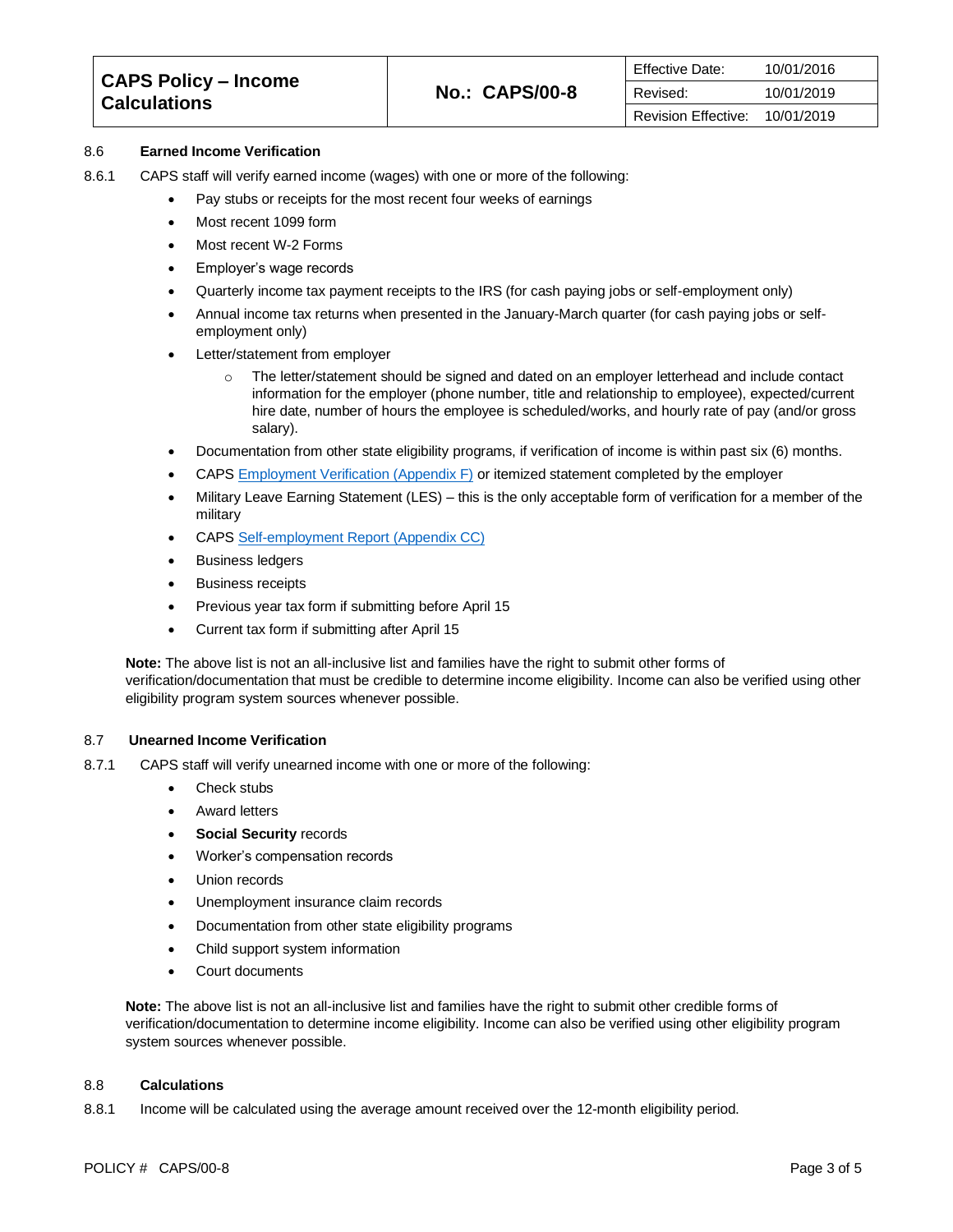| CAPS Policy - Income<br><b>Calculations</b> |                       | <b>Effective Date:</b>     | 10/01/2016 |
|---------------------------------------------|-----------------------|----------------------------|------------|
|                                             | <b>No.: CAPS/00-8</b> | Revised:                   | 10/01/2019 |
|                                             |                       | <b>Revision Effective:</b> | 10/01/2019 |

- 8.8.2 CAPS will review all income (earned and unearned) of **adults** in the family unit received within the most recent four weeks prior to determination. If income is received on a quarterly or annual basis, CAPS will review the most recent statement of earnings.
- 8.8.3 Income received in a manner other than a monthly basis must be converted to a monthly income. The following guide will be used:

| <b>How Often Paid</b>        | <b>Calculation</b>       |
|------------------------------|--------------------------|
| Weekly                       | Multiply by 4.3333       |
| Bi-weekly (every other week) | Multiply by 2.1666       |
| Semi-monthly (twice a month) | Multiply the amount by 2 |

- 8.8.4 The monthly amount will then be converted to an annual amount by multiplying the monthly income by 12. Once calculated, the family's **gross applicable income** is compared to the maximum allowable income chart [\(Appendix A\)](https://caps.decal.ga.gov/assets/downloads/CAPS/AppendixA-CAPS%20Maximum%20Income%20Limits%20by%20Family%20Size.pdf).
- 8.8.5 The family meets the CAPS income eligibility requirements if the **gross applicable income** does not exceed the **maximum income** for the size of the family unit. If the family's **gross applicable income** exceeds the **maximum limit**, the application may be denied.
- 8.8.6 The following table describes the differences between **regular** and **irregular income**:

| <b>Type</b>      | <b>Description</b>                                                                                                                                                               |                                                                                                                                                                                                                                          | <b>Calculating Income</b>                                                                                                                                                                                                                                                                                  |
|------------------|----------------------------------------------------------------------------------------------------------------------------------------------------------------------------------|------------------------------------------------------------------------------------------------------------------------------------------------------------------------------------------------------------------------------------------|------------------------------------------------------------------------------------------------------------------------------------------------------------------------------------------------------------------------------------------------------------------------------------------------------------|
| Regular          | A consistent pattern of<br>pay for six<br>consecutive months of<br>earnings.                                                                                                     |                                                                                                                                                                                                                                          | A. CAPS will review the most current four weeks of pay to determine if<br>pattern of pay is consistent. If consistent, the average of the current<br>four weeks can be used to determine regular income. If inconsistent,<br>CAPS will review pay for the previous six months to determine<br>consistency. |
|                  | В.                                                                                                                                                                               | If the most recent pay periods are not a representation of the parent's<br>normal earnings, an average pay calculation may be used to determine<br>gross income. CAPS staff may use up to six months of pay to<br>determine average pay. |                                                                                                                                                                                                                                                                                                            |
| <b>Irregular</b> | Periodic fluctuations<br>where earnings may<br>not reflect an accurate<br>projected annual<br>income when<br>determining eligibility<br>based upon the<br>previous four weeks of |                                                                                                                                                                                                                                          | A. When the parent's income varies too much for the employer to<br>accurately project, CAPS staff should calculate the average of all the<br>pay stubs from the past six months. This average would be used for the<br>parent's earnings.                                                                  |
|                  |                                                                                                                                                                                  | В.                                                                                                                                                                                                                                       | To obtain the average pay, add all earnings for the past six months and<br>divide by the total number of weeks for which pay was earned to obtain<br>average weekly pay.                                                                                                                                   |
| income.          | C.                                                                                                                                                                               | The monthly amount will then be converted to an annual amount by<br>multiplying the monthly income by 12.                                                                                                                                |                                                                                                                                                                                                                                                                                                            |
|                  | D.                                                                                                                                                                               | Once calculated, the family's gross income is compared to the<br>maximum allowable income chart (Appendix A).                                                                                                                            |                                                                                                                                                                                                                                                                                                            |
|                  |                                                                                                                                                                                  | Е.                                                                                                                                                                                                                                       | The family meets the CAPS income eligibility requirements if the<br>income is less than or equal to the maximum income for the size of the<br>family unit. If the family's income exceeds the maximum limit, the<br>application may be denied                                                              |

#### 8.9 **Declaration of Assets**

8.9.1 As part of a family's enrollment into the CAPS program, the parent must self-certify that the family unit assets do not exceed \$1,000,000. When it has been identified that a family's assets exceed \$1,000,000, the case must be closed.